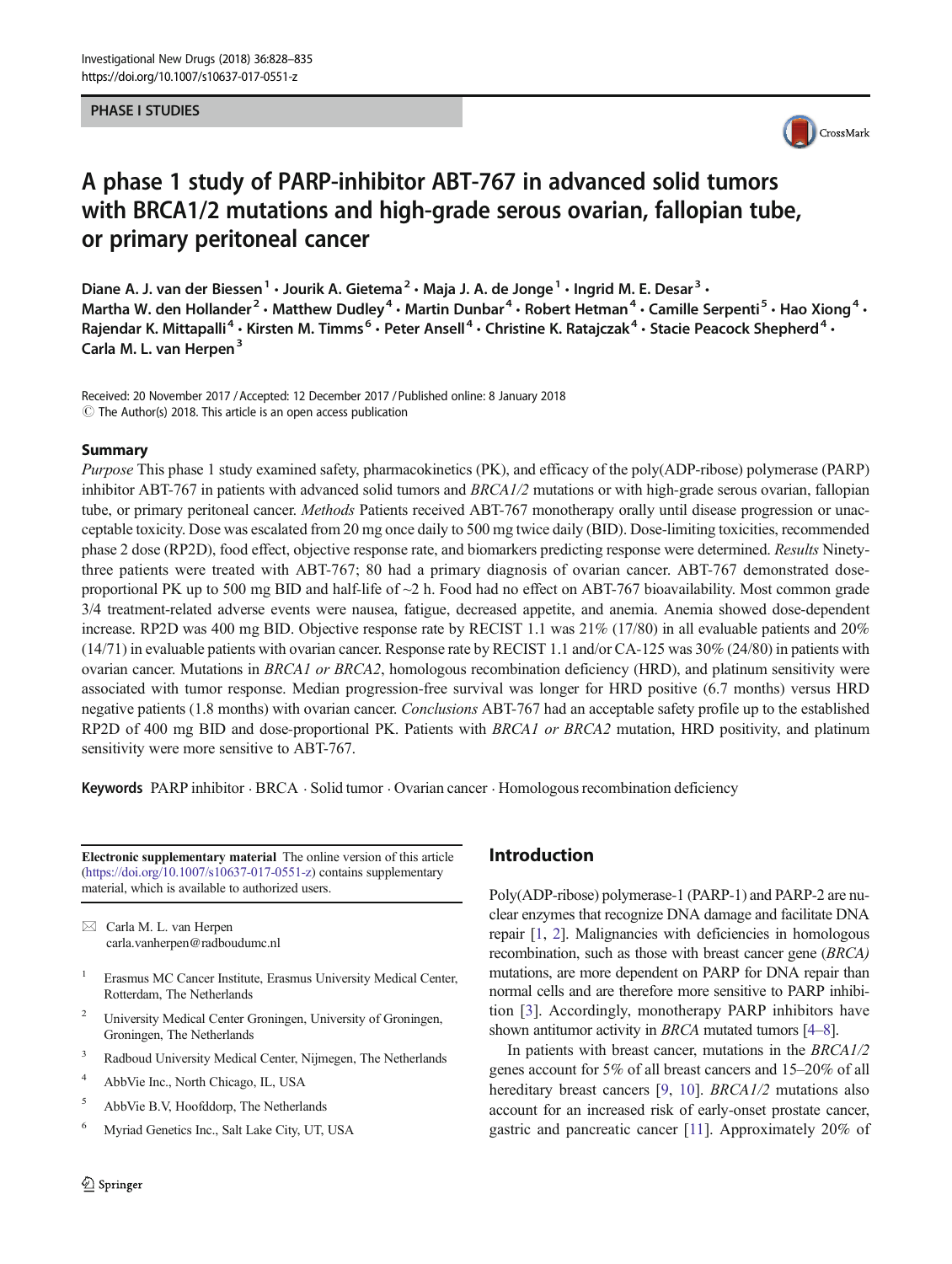high-grade serous ovarian cancers (HGSOC) have a germline or somatic BRCA1/2 mutation, and approximately 50% overall have a defect in homologous recombination [[12\]](#page-7-0). The standard treatment for ovarian cancer is surgical debulking and chemotherapy; however, many patients develop resistance to platinum-based chemotherapy after the first or subsequent treatment cycles [[13\]](#page-7-0).

ABT-767 is a potent, oral, competitive inhibitor of PARP-1  $(Ki = 0.47 \text{ nM})$  and PARP-2  $(Ki = 0.85 \text{ nM})$ . This compound has shown single-agent anti-tumor activity in patients with HGSOC and BRCA-mutated solid tumors [[14\]](#page-7-0). Here, we evaluated the safety/tolerability, pharmacokinetics (PK), food effect, and efficacy of ABT-767 in patients with advanced solid tumors with BRCA1/2 mutations, and in patients with HGSOC, fallopian tube, or primary peritoneal cancer.

# Materials and methods

## **Patients**

Patients were screened at three sites in the Netherlands. Eligible patients were 18 years or older with histologically or cytologically confirmed malignancy that was metastatic or unresectable, and for which standard curative measures did not exist or were no longer effective. All patients had either a documented deleterious BRCA1 or BRCA2 mutation or high-grade serous ovarian, fallopian tube, or peritoneal cancer, Eastern Cooperative Oncology Group (ECOG) performance status of 0 to 2, and adequate hematologic, renal and hepatic function. In the Expanded Safety Cohort #1, all patients had a documented deleterious BRCA1/2 mutation, a lesion accessible for biopsy, and measurable disease per Response Evaluation Criteria in Solid Tumors (RECIST), version 1.1. In the Expanded Safety Cohort #2, all patients had a known positive or negative status for deleterious BRCA1/2 mutation. Patients in the Expanded Safety Cohort #2 with ovarian cancer could have non-measurable disease in case of an elevated serum cancer antigen-125 (CA-125) level by Gynecologic Cancer Intergroup (GCIG) criteria.

Patients were not eligible if they received anti-cancer therapy within 28 days or 5 half-lives (whichever was shorter) of first dose of study drug, if they had central nervous system metastases, unresolved clinically significant toxicities from their prior anti-cancer therapy, clinically significant uncontrolled condition(s), or if they were pregnant or breastfeeding. In the Expanded Safety Cohorts, patients were not eligible if they had received a prior PARP inhibitor.

#### Study design and treatment

This was a phase 1, open-label, non-randomized, doseescalation study (NCT01339650) of ABT-767 to determine the dose-limiting toxicities (DLTs), maximum tolerated dose (MTD) and the recommended phase 2 dose (RP2D). ABT-767 was administered orally to patients on days 1–28 of 28-day cycles. Patients continued to receive ABT-767 until they experienced progression per RECIST 1.1 or unacceptable toxicity. Intra-patient dose escalation was allowed in patients who experienced clinical worsening or who had stable disease and who may benefit from dose escalation in the opinion of the investigator.

Patient cohorts were administered ascending doses of ABT-767. The initial dose was 20 mg once daily (QD). Doses for subsequent cohorts were administered twice daily (BID) and were doubled until a grade 2 toxicity occurred during cycle 1; following a grade 2 toxicity, dose escalations were restricted to between 25% and 75% of the previous dose. The decision to escalate the dose was based on observed DLTs, other adverse events, and PK data. A modified 3 + 3 design was used to determine MTD and RP2D. Each dose level included at least 3 evaluable patients but could enroll up to 9 patients. If one patient within any dose level experienced a DLT, the cohort was expanded to at least 6 patients. The dose could be escalated if >67% of patients in a cohort did not experience a DLT in Cycle 1. MTD was defined as the highest dose level at which less than 2 out of 6 patients or <33% of patients experienced a DLT. The RP2D was defined by observed DLTs and determination of MTD.

After determination of RP2D, additional patients were enrolled to two Expanded Safety Cohorts to further evaluate the safety, tolerability, and PK of ABT-767 at the RP2D. Food effect was assessed in the Expanded Safety Cohort enrolling patients with BRCA1/2 germline mutation and advanced solid tumors only.

### Safety and tolerability

Safety was evaluated throughout the study through assessment of treatment-emergent adverse events (TEAEs) and laboratory tests. TEAEs were reported according to the National Cancer Institute Common Terminology Criteria for Adverse Events (CTCAE) version 4.03. Treatmentrelated TEAEs were those considered possibly or probably related to ABT-767.

The following TEAEs were considered DLTs if occurring during the first cycle of dosing and attributed to ABT-767: grade 4 absolute neutrophil count (ANC), grade 3 ANC lasting more than 7 days, or  $\geq$  grade 3 ANC with fever;  $\geq$  grade 3 thrombocytopenia;  $\geq$  grade 3 decreased hemoglobin; non-hematologic toxicities of CTCAE  $\geq$  grade 3 that have increased at least 2 grade levels from baseline (except nausea, vomiting, diarrhea, and tumor pain that have not received optimal treatment); creatinine increases to grade 3 that are not corrected to grade 1 or baseline within 24 h by IV fluids;  $\geq$  grade 3 metabolic toxicities not corrected to  $\leq$  grade 2 within 24 h or any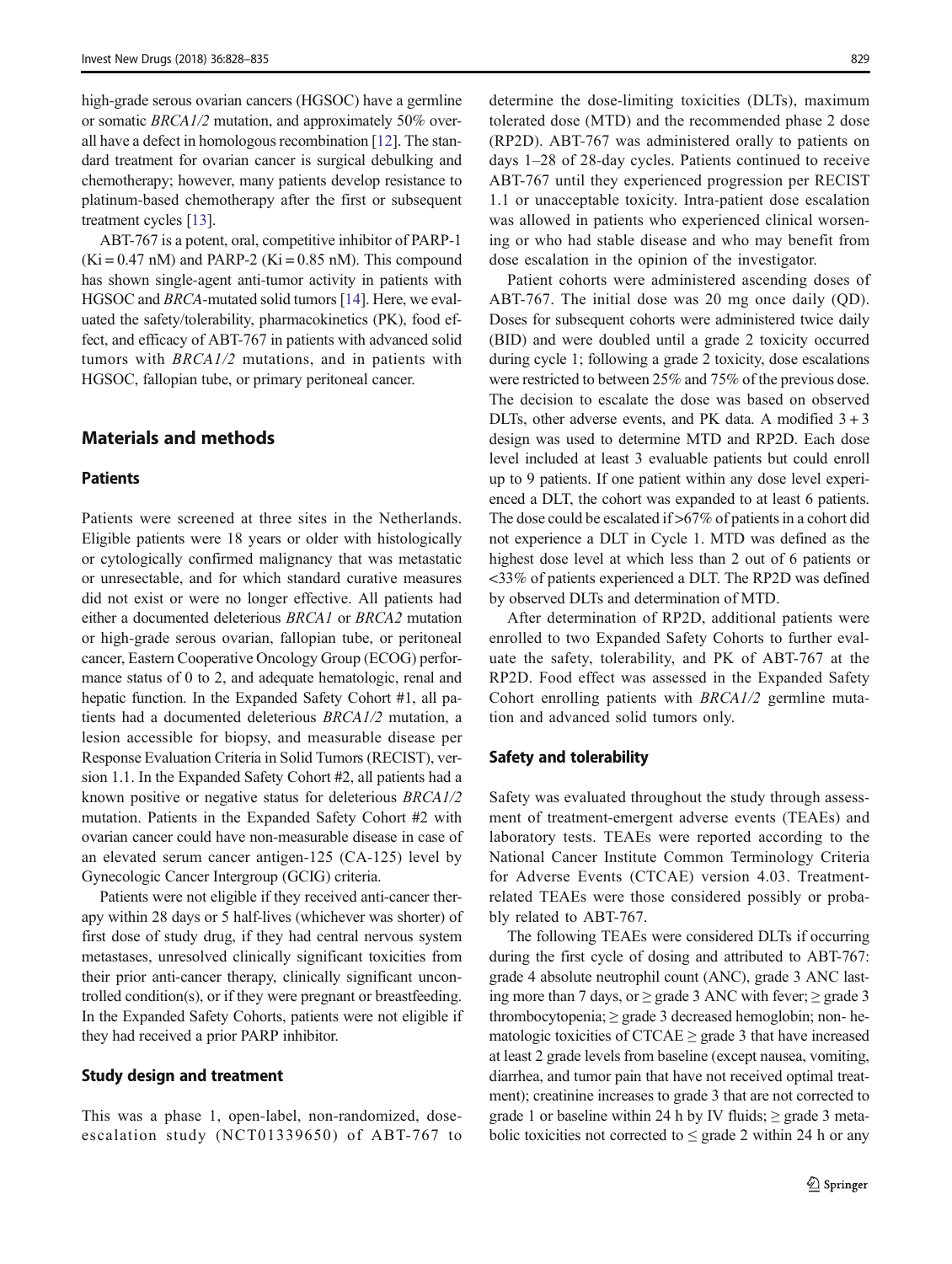symptomatic grade 4 metabolic toxicity; or grade 2 nonhematologic toxicities representing  $\geq 2$  grade increase from baseline requiring dose modification or delay of >1 week.

## **Pharmacokinetics**

ABT-767 was administered as a single dose under fasting conditions on day −4 (for patients being evaluated for food effect) and as either QD or BID under non-fasting conditions on study days 1 through 28. ABT-767 PK samples were collected at 0, 0.5, 1, 1.5, 2, 4, 6, 8, 10 and 24 h post-dose on Cycle 1 Days −4, 1, and 8. Urine sample collections started immediately after the ABT-767 morning dose on Cycle 1 Day 7 and ended immediately prior to the morning dose on Cycle 1 Day 8. Maximum observed plasma concentration  $(C_{\text{max}})$ , the time to  $C_{\text{max}}$  (peak time,  $T_{\text{max}}$ ), and the area under the concentration curve  $(AUC_t)$  were determined using noncompartmental methods.

## Exploratory efficacy

Objective response rate (ORR: confirmed complete response [CR] plus partial response [PR]) was based on RECIST version 1.1, and was evaluated in patients with measurable disease at baseline. Tumor marker CA-125 response was measured by GCIG criteria [[15](#page-7-0)] in patients with ovarian cancer, and was evaluated in patients with a pre-treatment sample within 2 weeks of starting treatment that was at least twice the upper limit of normal. Time of progression-free survival was defined as the number of days from first dose of study drug to disease progression or death if disease progression was not reached. Six-month progression-free survival (PFS) rate was calculated.

## Biomarker analysis

BRCA status was collected at screening if known. A known BRCA status was required for patients in the expansion cohorts. Tumor BRCA1/2 mutation status and homologous recombination deficiency (HRD) score were analyzed using a next generation sequencing assay (Myriad) in patients providing tissue samples in a central lab [\[16](#page-7-0)]. Tumors were considered HRD positive if they had an HRD score  $\geq$  42 and/or a BRCA1/2 mutation, as previously described [[17\]](#page-7-0).

## Statistical analysis

All patients who received at least one dose of ABT-767 were included in the safety, PK, and efficacy analyses. For all statistical analyses, unless otherwise stated, statistical significance was determined using a two-sided  $p$  value  $\leq 0.05$ . The Kaplan-Meier method was used to estimate PFS. Data were

analyzed both by specific ABT-767 dose cohort and in some cases by pooling multiple cohorts.

Dose, BRCA mutation status, platinum sensitivity, baseline CA-125 level (if relevant), and age were examined as potential predictive variables for efficacy (PFS and best tumor response) and safety (anemia). A logistic regression analysis was performed to characterize the dose-response relationship between the ABT-767 dose and best tumor response (CR or PR).

## **Results**

#### Patient characteristics and treatment exposure

A total of 93 patients were enrolled and treated in the dose escalation  $(n = 63)$  or expanded safety  $(n = 30)$  cohorts. Patient demographics and baseline clinical characteristics are summarized in Table [1](#page-3-0). The majority of patients (86%) had a primary diagnosis of ovarian cancer, and 45% (42/93 patients) had known germline BRCA1/2 mutations.

The median duration of ABT-767 treatment among all 93 patients was 3.8 months (range 0.03–31.1) as of data cutoff on March 29, 2016. The median duration for patients in the dose escalation was 3.8 months (range 0.03–20.6), and the median duration for patients in the expanded safety cohorts was 4.0 months (0.5–31.1).

#### Dose-limiting toxicities and recommended dose

DLTs occurred in three patients during the DLT evaluation period; angina pectoris in one patient at 20 mg BID, and grade 3 anemia in two patients at 400 mg and 500 mg BID. The RP2D was determined to be 400 mg BID. The 500 mg BID dose was considered intolerable due to grade 3 anemia and fatigue/general malaise.

#### Safety

Eighty-seven patients (93.5%) experienced at least one treatment-related adverse event, and 40 patients (43%) experienced at least one grade 3 or 4 treatment-related TEAE. Grade 3 or 4 treatment-related adverse events occurring in more than one patient overall were anemia (31.2%), fatigue (5.4%), decreased appetite (2.2%), neutropenia (2.2%), and thrombocytopenia (2.2%) (Table [2\)](#page-4-0). A dose-dependent increase in all-grade anemia was observed with ABT-767 from 20 mg BID (16.7%) to 500 mg BID (66.7%). Mean hemoglobin levels for all patients from screening visit to Cycle 3 Day 1 are shown in Supplemental Fig. [1.](#page-4-0)

Two patients had treatment-related TEAEs that led to discontinuation (thrombocytopenia in one patient at 20 mg BID, and decreased platelet count and anemia in one patient at 400 mg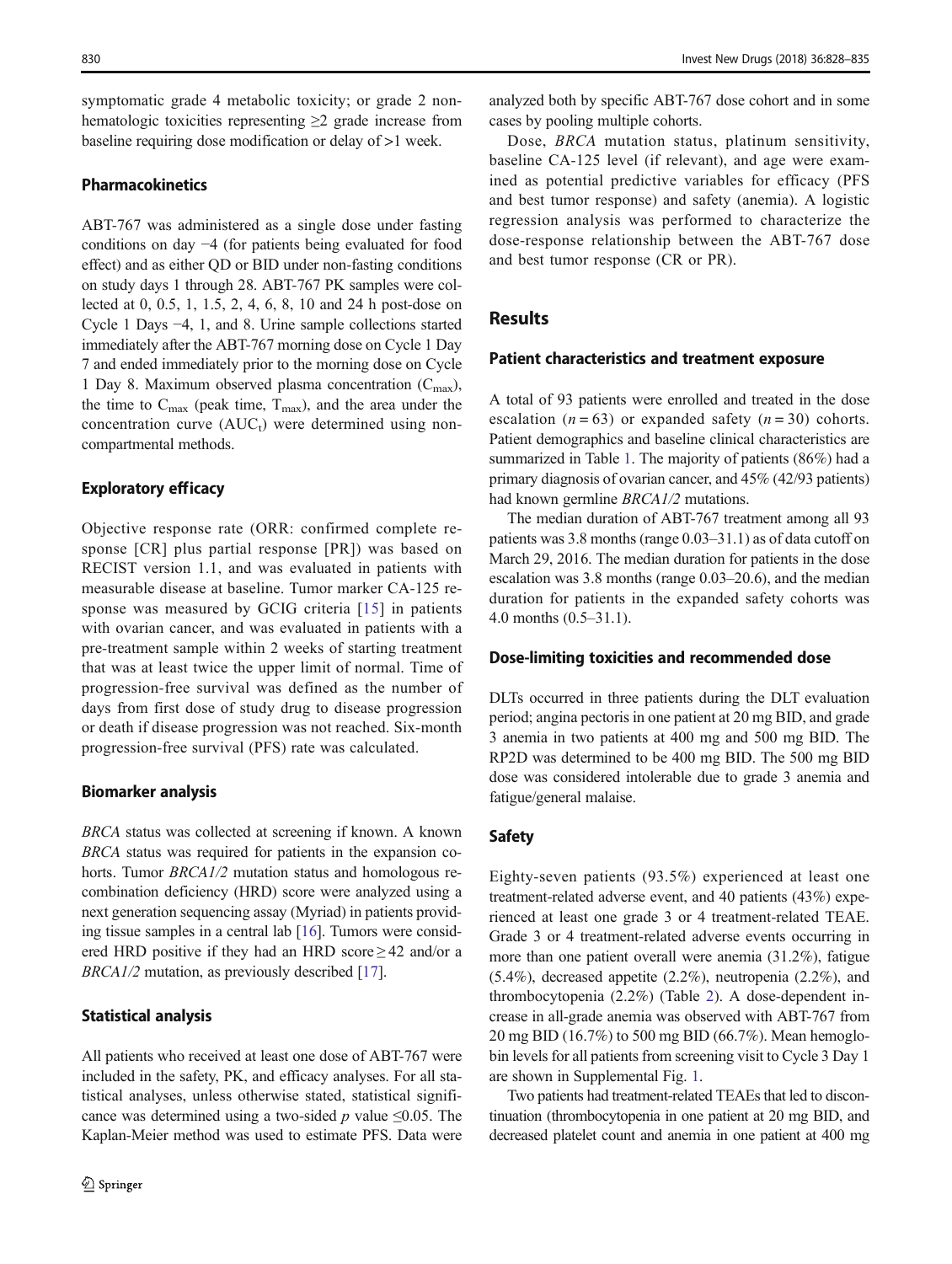<span id="page-3-0"></span>Table 1 Patient demographic and baseline clinical characteristics

| Variable                                         | Dose escalation<br>$(N=63)$ | Expanded safety<br>$(N = 30)$ | Total<br>$(N = 93)$ |
|--------------------------------------------------|-----------------------------|-------------------------------|---------------------|
| Sex, $n$ $(\%)$                                  |                             |                               |                     |
| Female                                           | 62 (98)                     | 30 (100)                      | 92 (99)             |
| Age, years                                       |                             |                               |                     |
| Mean (SD)                                        | 57(11)                      | 59 (10)                       | 58 (11)             |
| Median (range)                                   | $57(27 - 80)$               | $60(33-73)$                   | 58 (27-80)          |
| Race, $n$ (%)                                    |                             |                               |                     |
| White                                            | 63 (100)                    | 28 (93)                       | 91 (98)             |
| Asian                                            | $\boldsymbol{0}$            | 2(7)                          | 2(2)                |
| Primary diagnosis <sup>a</sup> , n (%)           |                             |                               |                     |
| Ovarian, fallopian tube, or primary peritoneal   | 54 (86)                     | 26 (87)                       | 80 (86)             |
| Fallopian tube, n                                | 3                           | $\mathbf{0}$                  | 3                   |
| Primary peritoneal, n                            | $\overline{c}$              | $\mathbf{1}$                  | 3                   |
| <b>Breast</b>                                    | 7(11)                       | 3(10)                         | 10(11)              |
| Pancreatic                                       | $\boldsymbol{0}$            | 1(3)                          | 1(1)                |
| Prostate                                         | 1(2)                        | $\boldsymbol{0}$              | 1(1)                |
| Peritoneal mesothelioma                          | 1(2)                        | $\boldsymbol{0}$              | 1(1)                |
| Prior therapies, n (%)                           |                             |                               |                     |
| Number of prior therapies                        |                             |                               |                     |
| $\mathbf{1}$                                     | 9(14)                       | 4(13)                         | 13 (14)             |
| $\overline{2}$                                   | 17(27)                      | 11(37)                        | 28 (30)             |
| 3                                                | 11(17)                      | 5(17)                         | 16(17)              |
| $\overline{4}$                                   | 15(24)                      | 8(27)                         | 23(25)              |
| $\geq$ 5                                         | 11(17)                      | 2(7)                          | 13(14)              |
| $\geq$ 1 PARP inhibitor-containing therapy       | 5(8)                        | $\boldsymbol{0}$              | 5(5)                |
| $\geq$ 1 platinum-containing therapy             | 59 (94)                     | 27 (90)                       | 86 (93)             |
| Platinum-free interval $< 6$ months <sup>b</sup> | 32(51)                      | 10(33)                        | 42 (45)             |
| Platinum-free interval 6-12 months               | 20(32)                      | 11(37)                        | 31(33)              |
| Platinum-free interval > 12 months               | 6(10)                       | 4(13)                         | 10(11)              |
| <i>BRCA</i> status, $n (\%)^c$                   |                             |                               |                     |
| Germline BRCA1/BRCA2 mutation positive           | 26(41)                      | 16(53)                        | 42 (45)             |
| Germline BRCA1/BRCA2 mutation negative           | 11(18)                      | 13(43)                        | 24(26)              |
| Germline BRCA1/BRCA2 mutation status unknown     | 26(41)                      | 1(3)                          | 27 (29)             |

Abbreviations: PARP poly(ADP-ribose) polymerase; SD standard deviation

<sup>a</sup> 21 patients had a history of other malignancies including breast, colorectal, melanoma, renal, and basal or squamous cell skin cancer

<sup>b</sup> Platinum-free interval was defined as the time in months between last dose of platinum-based therapy and start of the next line of therapy. Platinum-free interval data are missing for 3 patients with prior platinum (1 in Dose Escalation Cohort, and 2 in Expanded Safety Cohort). Patients with a platinum-free interval of <6, 6–12, and >12 months were considered platinum resistant, partially platinum sensitive, and platinum sensitive, respectively  $C$ BRCA1/2 mutation as reported by site at screening

BID). Twenty-nine patients (31.2%) experienced at least one TEAE that led to ABT-767 dose reduction; dose reduction was due to anemia in 20 of these patients. Thirty-five patients had a treatment-related TEAE that led to ABT-767 interruption. Treatment-related TEAEs leading to dose reduction and interruption were generally more frequent with increasing dose.

Six patients (6.5%) experienced at least one treatment-related serious TEAE (dizziness and angina pectoris in one patient; decreased appetite, dehydration, and nausea in one patient; abdominal pain, nausea, malaise, and vomiting in one patient; and malaise, macular hole, and lung infection in one patient each).

## Pharmacokinetics

ABT-767 exposure increased approximately doseproportionally from 20 mg to 500 mg (Fig. [1](#page-4-0)). The median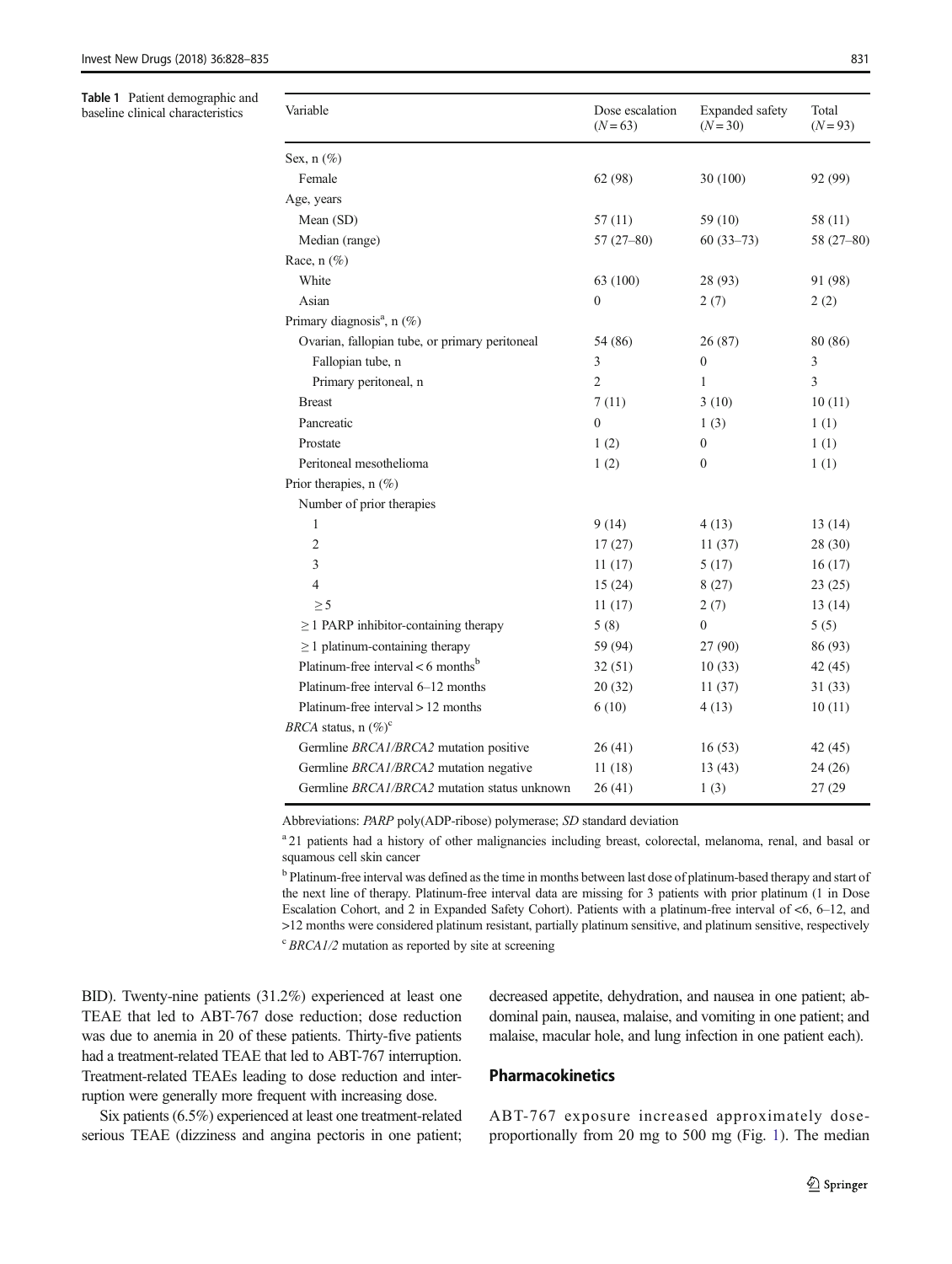<span id="page-4-0"></span>Table 2 Treatment-related adverse events by frequency of grade 3 or 4 events

| Event, $n$ $(\%)$  | Dose Escalation $(N = 63)$ |              | Expanded Safety $(N = 30)$ |              | Total $(N = 93)$ |              |
|--------------------|----------------------------|--------------|----------------------------|--------------|------------------|--------------|
|                    | All Grades                 | Grade 3 or 4 | All Grades                 | Grade 3 or 4 | All Grades       | Grade 3 or 4 |
| Anemia             | 17(27)                     | 17(27)       | 14(47)                     | 12(40)       | 31(33)           | 29(31)       |
| Fatigue            | 34 (54)                    | 3(5)         | 18 (60)                    | 2(7)         | 52 (56)          | 5(5)         |
| Decreased appetite | 31(49)                     | $\mathbf{0}$ | 13(43)                     | 2(7)         | 44 (47)          | 2(2)         |
| Neutropenia        | 1(2)                       | 1(2)         | 2(7)                       | 1(3)         | 3(3)             | 2(2)         |
| Thrombocytopenia   | 2(3)                       | 2(3)         | $\mathbf{0}$               | $\mathbf{0}$ | 2(2)             | 2(2)         |
| Nausea             | 34 (54)                    | $\mathbf{0}$ | 19(63)                     | 1(3)         | 53 (57)          | 1(1)         |
| Leukopenia         | $\Omega$                   | $\mathbf{0}$ | 2(7)                       | 1(3)         | 2(2)             | 1(1)         |
|                    |                            |              |                            |              |                  |              |

 $T<sub>max</sub>$  values ranged from 1.5 to 2.0 h under non-fasting condition, and the harmonic mean half-life was approximately 2 h across different cohorts (Supplemental Table [1](#page-3-0)). On average, 10% of ABT-767 dose was recovered as the parent drug in urine, and renal clearance appeared to be independent of dose, which suggests that renal clearance plays an important role in ABT-767 elimination. The effect of food on the oral bioavailability of ABT-767 was evaluated up to 400 mg ABT-767 dose, and no significant food effect was seen on  $C_{\text{max}}$  or AUC of ABT-767.

## **Efficacy**

Among all patients, the objective response rate  $(CR + PR)$  by RECIST 1.1 criteria was 21% ([17/80], 95% CI: 13–32%). Among patients with ovarian cancer, the objective response rate by RECIST 1.1 criteria was 20% ([14/71], 95% CI: 11– 31%), by GCIC (CA-125) criteria 35% ([23/35], 95% CI: 24– 48%), and by using RECIST 1.1 and/or CA-125 criteria 30%  $(24/80]$ , 95% CI: 20–41%). Duration of therapy and best tumor response (RECIST 1.1) for individual patients are shown in Fig. [2](#page-5-0).

The best percentage change from baseline in tumor size by ABT-767 dose is shown in Fig. [3](#page-5-0). A  $\geq$  30% reduction from baseline in tumor size was seen in 19 of 76 patients who had a post-baseline measurement.

The 6-month PFS rate was 33% (95% CI: 23–42%) for all patients, and 32% (95% CI: 22–42%) for patients with ovarian cancer. The median PFS was 3.8 months (95% CI: 2.8– 5.2 months) for all patients, 3.7 months (95% CI: 2.7– 4.7 months) for patients with ovarian cancer, and 5.6 months (95% CI: 1.8–7.7 months) for patients with other types of primary cancer.

## Biomarker analysis

Somatic BRCA mutation status and HRD status were determined for 60 patients with ovarian cancer for whom tissue was submitted. Thirty-four patients had ovarian tumors that were HRD positive; of these, 26 had deleterious BRCA mutations. Of the 34 HRD positive patients, 16 (47%) were responders (7 PR, 9 CR) per RECIST 1.1 and/or CA-125 criteria; all 16 responders had prior platinum and 2 were platinum resistant. Among the HRD positive patients who had a deleterious somatic BRCA mutation, 14/26 (54%) were responders (7 PR, 7 CR) per RECIST 1.1 and/or CA-125 criteria (Table [3](#page-6-0)). Among the 8 patients who were HRD positive but had no deleterious BRCA mutation, 2 were responders by RECIST 1.1 and/or CA-125 criteria. Both of these patients were partially platinum sensitive, received ABT-767 at 400 mg BID and had a CR. Among patients determined to be HRD negative, there were no responders per RECIST 1.1 or CA-125 criteria. Among HRD positive patients with ovarian cancer,



time 0 to 10 h

Fig. 1 Mean  $\pm$  SD C<sub>max</sub> and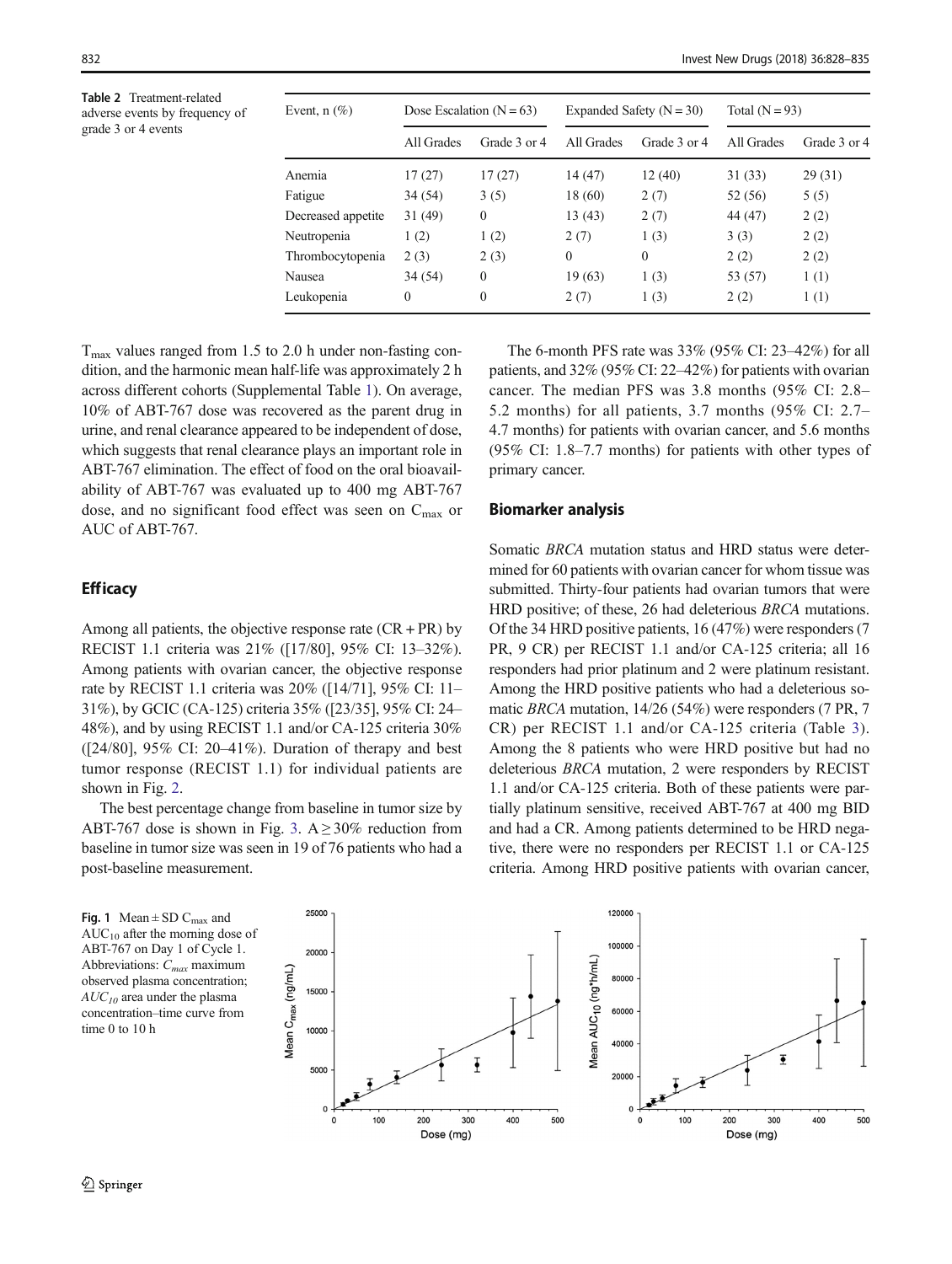<span id="page-5-0"></span>

responses were generally more frequent in patients with fewer prior therapies (Supplemental Table [2\)](#page-4-0).

PFS was significantly longer in HRD positive patients with ovarian cancer (median PFS  $6.7$  months;  $n = 34$ ) compared with HRD negative patients (median PFS 1.8 months;  $n =$ 26) (Log rank  $p < 0.0001$ ) (Supplemental Fig. 2).

## Predictors of response

In univariate analysis, platinum sensitivity (compared to platinum resistant population) was a significant covariate  $(p < 0.01)$  affecting best tumor response by RECIST, whereas ABT-767 dose and BRCA mutational status (germline compared to non-germline) showed a trend toward significance  $(p < 0.1)$  (Supplemental Fig. 3). In multivariate analysis,

Fig. 3 Best percentage change from baseline in tumor size by ABT-767 dose in all patients. Abbreviations: BID twice daily; QD once daily. Germline BRCA status was provided by the investigators

platinum sensitivity was a statistically significant covariate affecting the best tumor response by RECIST  $(p < 0.01)$ . Both univariate and multivariate analyses revealed that PFS is significantly affected by BRCA mutational status (germline compared to non-germline;  $p < 0.05$ ) and by platinum sensitivity (platinum sensitive compared to platinum resistant population;  $p < 0.05$ ) (Supplemental Fig. 3 B-C).

# **Discussion**

This phase 1 study evaluated ABT-767 in patients with ovarian cancer or BRCA mutations. ABT-767 had an acceptable safety profile up to the established RP2D of 400 mg BID. Anemia was the most common grade 3/4

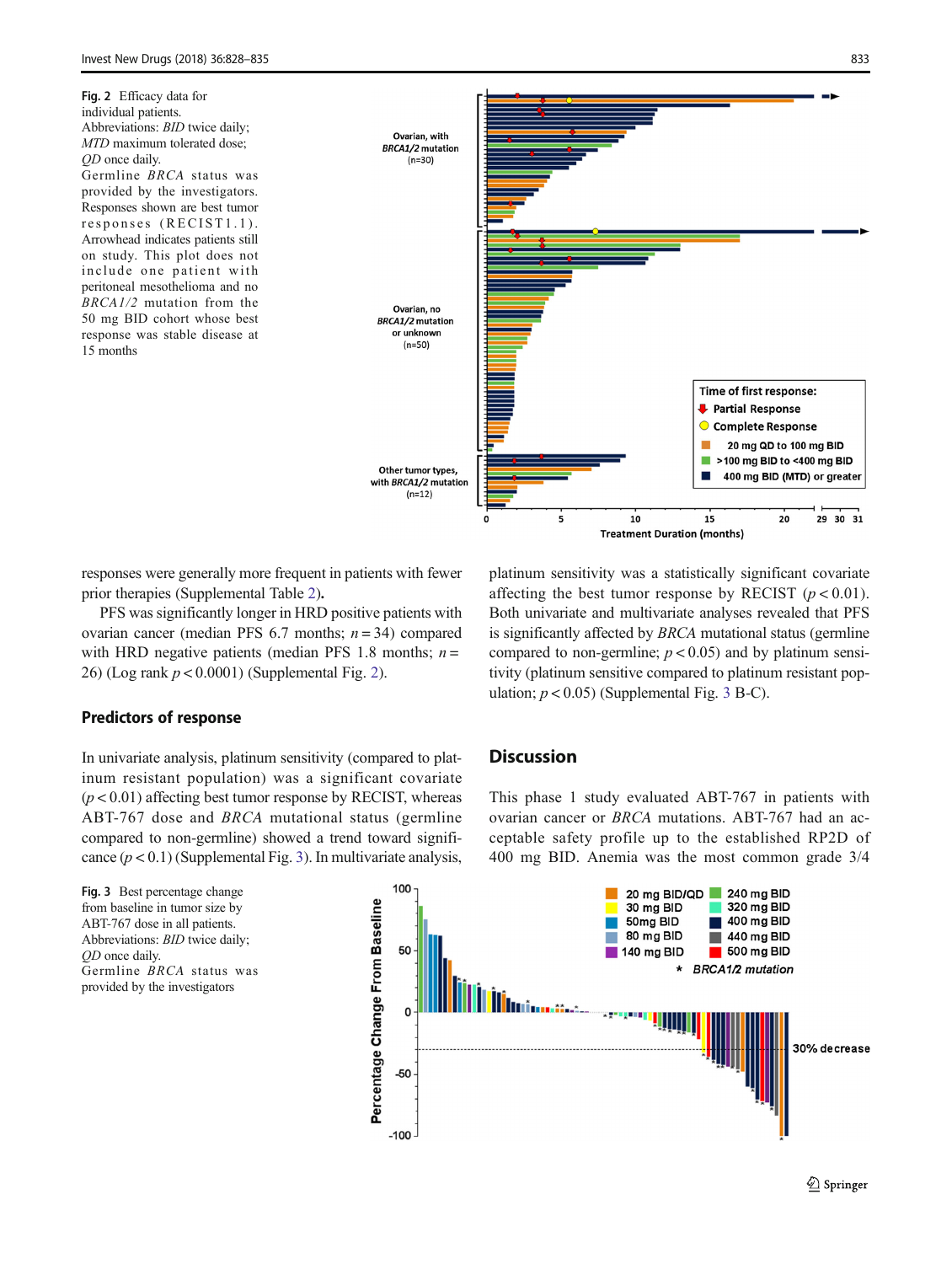<span id="page-6-0"></span>Table 3 Tumor response by RECIST 1.1 and/or CA-125 by HRD and somatic BRCA1/2 mutation status in patients with ovarian cancer

| $n(\%)$                        | Complete<br>Response | Partial<br>Response | Non-<br>Responder |
|--------------------------------|----------------------|---------------------|-------------------|
| HRD positive $(N = 34)$        | 9(26%)               | 7(21%)              | 18 (53%)          |
| BRCA1/2 mutation<br>$(N=26)$   | 7(27%)               | 7(27%)              | $12(46\%)$        |
| $BRCA1/2$ wild-type<br>$(N=8)$ | 2(25%)               | $\theta$            | 6(75%)            |
| HRD negative $(N = 26)$        | 0                    | 0                   | 26 (100%)         |
| HRD undetermined $(N = 7)$     | 1(14%)               | $\theta$            | 6(86%)            |

Abbreviations: HRD homologous recombination deficiency

TEAE; onset of anemia was monitorable and was generally manageable with standard supportive care and dose reduction. Anemia has been frequently reported with other PARP inhibitors [4, [7](#page-7-0), [8\]](#page-7-0). The half-life of ABT-767 was approximately 2 h and renal clearance was a significant pathway for ABT-767 elimination. The exposure to ABT-767 increased approximately dose-proportionally from 20 mg to 500 mg. Food had no significant effect on ABT-767 oral bioavailability up to 400 mg dose. The data suggest that ABT-767 has single-agent activity in patients with tumors with BRCA mutations or high-grade serous ovarian cancer, with tumor responses of 21% (17/80 patients) in all patients per RECIST 1.1 criteria, and 30% (24/80 patients) in patients with ovarian cancer per CA-125 and/or RECIST 1.1 criteria.

Biomarker analyses indicate ABT-767 sensitivity among HRD positive patients with ovarian cancer. PFS was significantly prolonged in patients who were HRD positive, and observed RECIST and/or CA-125 responses were generally restricted to HRD positive patients. Responses were generally more common among HRD positive patients who had a somatic BRCA mutation compared to those who did not; however, the sample size of HRD positive BRCA wild-type patients was small at only 8 patients. Patient selection with a functional HRD test [\[16\]](#page-7-0) or RAD51 assay [\[18](#page-7-0)] may be useful for identifying patients likely to respond. The biomarker analyses are limited by the collection of tissue in a subset of patients, and the inclusion of archived tissue that may have been from the time of diagnosis in patients who received multiple prior lines of therapy. It was observed that patients were generally less likely to respond with increasing number of prior lines of therapy. Mechanisms of resistance and possible BRCA1/2 reversion mutations were not evaluated in this study. Univariate and multivariate analyses showed that PFS is significantly affected by BRCA mutation and platinum sensitivity, further delineating patient populations that may benefit from therapy.

In this phase 1 study of ABT-767, responses were observed in a refractory, heterogeneous patient population. Patients with BRCA mutations, HRD positivity, and platinum sensitivity

were more sensitive to treatment, supporting that these populations are suitable candidates for PARP inhibitor therapy.

Acknowledgements AbbVie and the authors thank the patients who participated in this clinical trial and all study investigators for their contributions. Medical writing assistance was provided by Ana Mrejeru, Ph.D. (AbbVie) and editorial assistance by Mary L. Smith, Ph.D. (TRM Oncology).

Funding AbbVie Inc. provided financial support for this study and participated in the design, study conduct, analysis, and interpretation of the data, as well as the writing, review, and approval of this manuscript.

Compliance with ethical standards This study was conducted in accordance with the protocol, International Conference on Harmonization Good Clinical Practice guidelines, applicable regulations and guidelines governing clinical study conduct, and ethical principles that have their origin in the Declaration of Helsinki. The study has been approved by the local ethics committees.

Conflict of interest DAJvdB, JAG, MJAdJ, IMED, MWdH, and CMLvH have no conflicts of interest to declare.

KMT is a Myriad employee and may own Myriad stock. M Dudley, M Dunbar, RH, CS, HX, RKM, CKR, and PA are AbbVie employees and may own AbbVie stock. SPS was an AbbVie employee at time of study and may own AbbVie stock.

Informed consent Patients provided written informed consent before participation in the trial.

Open Access This article is distributed under the terms of the Creative Commons Attribution 4.0 International License (http:// creativecommons.org/licenses/by/4.0/), which permits unrestricted use, distribution, and reproduction in any medium, provided you give appropriate credit to the original author(s) and the source, provide a link to the Creative Commons license, and indicate if changes were made.

## References

- 1. Chiarugi A (2002) Poly(ADP-ribose) polymerase: killer or conspirator? The 'suicide hypothesis' revisited. Trends Pharmacol Sci 23(3):122–129. [https://doi.org/10.1016/S0165-6147\(00\)01902-7](https://doi.org/10.1016/S0165-6147(00)01902-7)
- 2. Virag L, Szabo C (2002) The therapeutic potential of poly(ADPribose) polymerase inhibitors. Pharmacol Rev 54(3):375–429
- 3. Lee JM, Ledermann JA, Kohn EC (2014) PARP inhibitors for BRCA1/2 mutation-associated and BRCA-like malignancies. Ann Oncol 25(1):32–40. <https://doi.org/10.1093/annonc/mdt384>
- 4. Sandhu SK, Schelman WR, Wilding G, Moreno V, Baird RD, Miranda S et al (2013) The poly(ADP-ribose) polymerase inhibitor niraparib (MK4827) in BRCA mutation carriers and patients with sporadic cancer: a phase 1 dose-escalation trial. Lancet Oncol 14(9):882–892. [https://doi.org/10.1016/S1470-2045\(13\)70240-7](https://doi.org/10.1016/S1470-2045(13)70240-7)
- 5. Tutt A, Robson M, Garber JE, Domchek SM, Audeh MW, Weitzel JN et al (2010) Oral poly(ADP-ribose) polymerase inhibitor olaparib in patients with BRCA1 or BRCA2 mutations and advanced breast cancer: a proof-of-concept trial. Lancet 376(9737): 235–244. [https://doi.org/10.1016/S0140-6736\(10\)60892-6](https://doi.org/10.1016/S0140-6736(10)60892-6)
- 6. Audeh MW, Carmichael J, Penson RT, Friedlander M, Powell B, Bell-McGuinn KM et al (2010) Oral poly(ADP-ribose) polymerase inhibitor olaparib in patients with BRCA1 or BRCA2 mutations and recurrent ovarian cancer: a proof-of-concept trial. Lancet